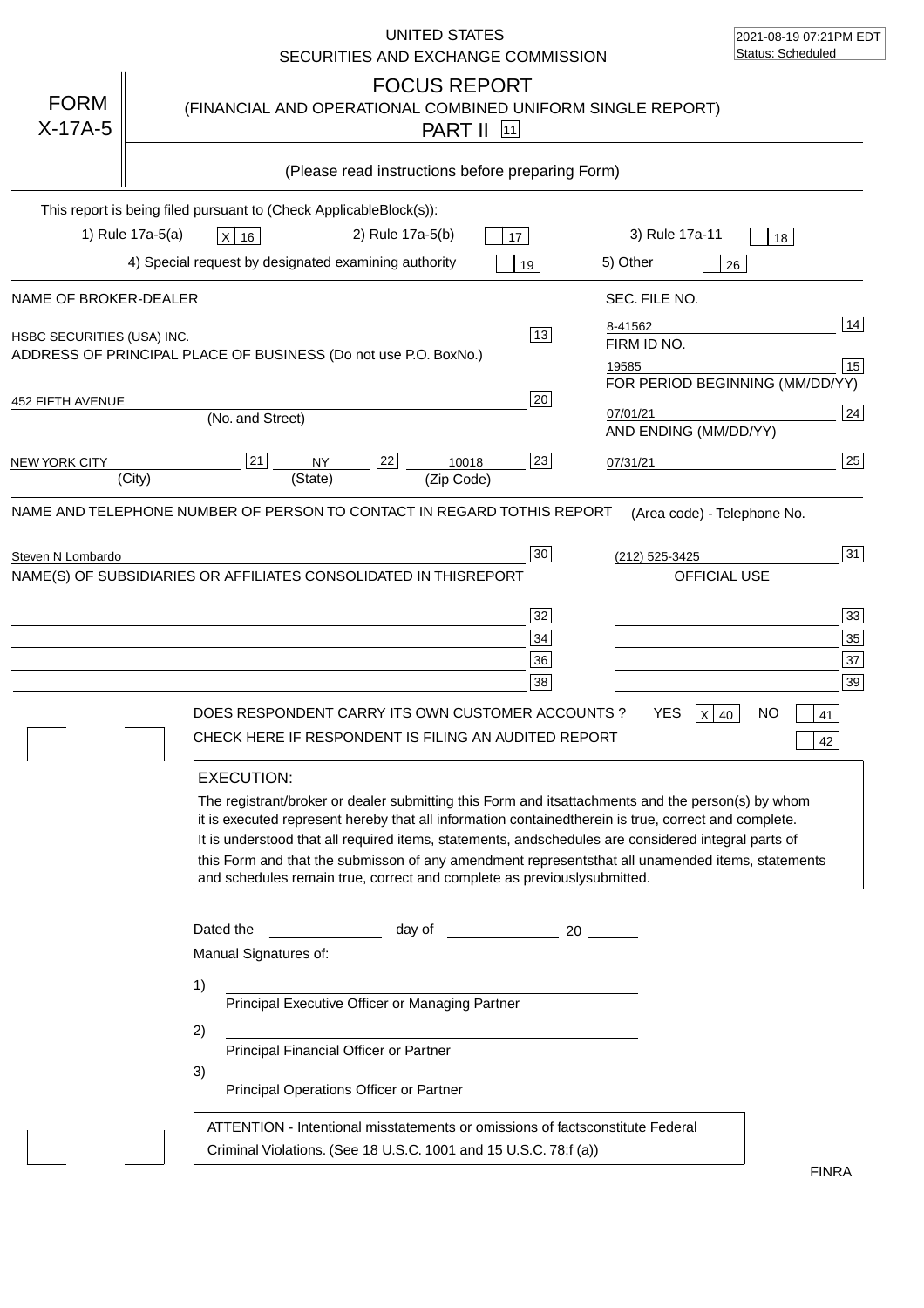SUPPLEMENT TO FINANCIAL AND OPERATIONAL COMBINED UNIFORM SINGLE REPORT

PART II

#### BROKER OR DEALER

HSBC SECURITIES (USA) INC.

07/31/21

as of

# STATEMENT OF SEGREGATION REQUIREMENTS AND FUNDS IN SEGREGATION FOR CUSTOMERS TRADING ON U.S. COMMODITY EXCHANGES

| SEGREGATION REQUIREMENTS (Section 4d(2) of the CEAct)                                          |                 |                    |              |
|------------------------------------------------------------------------------------------------|-----------------|--------------------|--------------|
| 1. Net ledger balance                                                                          |                 |                    |              |
| A. Cash                                                                                        | \$              | 1,832,127,283      | 7010         |
| B. Securities (at market)                                                                      |                 | 709,702,106        | 7020         |
| 2. Net unrealized profit (loss) in open futures contracts<br>traded on a contract market       |                 | 300,977,689 7030   |              |
| 3. Exchange traded options                                                                     |                 |                    |              |
| A. Add market value of open option contracts purchased on a<br>contract market                 |                 | 418,736,839 7032   |              |
| B. Deduct market value of open option contracts granted (sold)<br>on a contract market         |                 | 143,114,134) 7033  |              |
| 4. Net equity (deficit) (add lines 1, 2, and 3)                                                |                 | 3,118,429,783 7040 |              |
| 5. Accounts liquidating to a deficit and accounts with debit<br>balances                       |                 |                    |              |
| - gross amount                                                                                 | 7045<br>215,485 |                    |              |
| Less: amount offset by customer owned securities                                               | 215,485) 7047   |                    | 7050         |
| 6. Amount required to be segregated (add lines 4 and 5)                                        | \$              | 3,118,429,783 7060 |              |
| FUNDS IN SEGREGATED ACCOUNTS                                                                   |                 |                    |              |
| 7. Deposited in segregated funds bank accounts                                                 |                 |                    |              |
| A. Cash                                                                                        |                 | 9,756,429 7070     |              |
| B. Securities representing investments of customers' funds<br>(at market)                      |                 |                    | $0$ 7080     |
| C. Securities held for particular customers or option customers<br>in lieu of cash (at market) |                 | 194,089,977 7090   |              |
| 8. Margins on deposit with derivatives clearing organizations<br>of contract markets           |                 |                    |              |
| A. Cash                                                                                        | \$              | 2,224,296,186 7100 |              |
| B. Securities representing investments of customers' funds<br>(at market)                      |                 |                    | $0$   $7110$ |
| C. Securities held for particular customers or option customers<br>in lieu of cash (at market) |                 | 488, 155, 244      | 7120         |
| 9. Net settlement from (to) derivatives clearing organizations<br>of contract markets          |                 | 7,541,311          | 7130         |
| 10. Exchange traded options                                                                    |                 |                    |              |
| A. Value of open long option contracts                                                         |                 | 418,736,839 7132   |              |
| B. Value of open short option contracts                                                        |                 | 143, 114, 134 7133 |              |
| 11. Net equities with other FCMs                                                               |                 |                    |              |
| A. Net liquidating equity                                                                      |                 | (648, 573)         | 7140         |
| B. Securities representing investments of customers' funds<br>(at market)                      |                 |                    | 7160         |
| C. Securities held for particular customers or option customers<br>in lieu of cash (at market) |                 | 25,488,281         | 7170         |
| 12. Segregated funds on hand (describe:                                                        |                 | 1,968,604 7150     |              |
| 13. Total amount in segregation (add lines 7 through 12)                                       |                 | 3,226,270,164 7180 |              |
| 14. Excess (deficiency) funds in segregation (subtract line 6<br>from line 13)                 | \$              | 107,840,381 7190   |              |
| 15. Management Target Amount for Excess funds in segregation                                   | \$              | 91,000,000 7194    |              |
| 16. Excess<br>(deficiency) funds in segregation over (under) Management Target Amount Excess   | \$              | 16,840,381 7198    |              |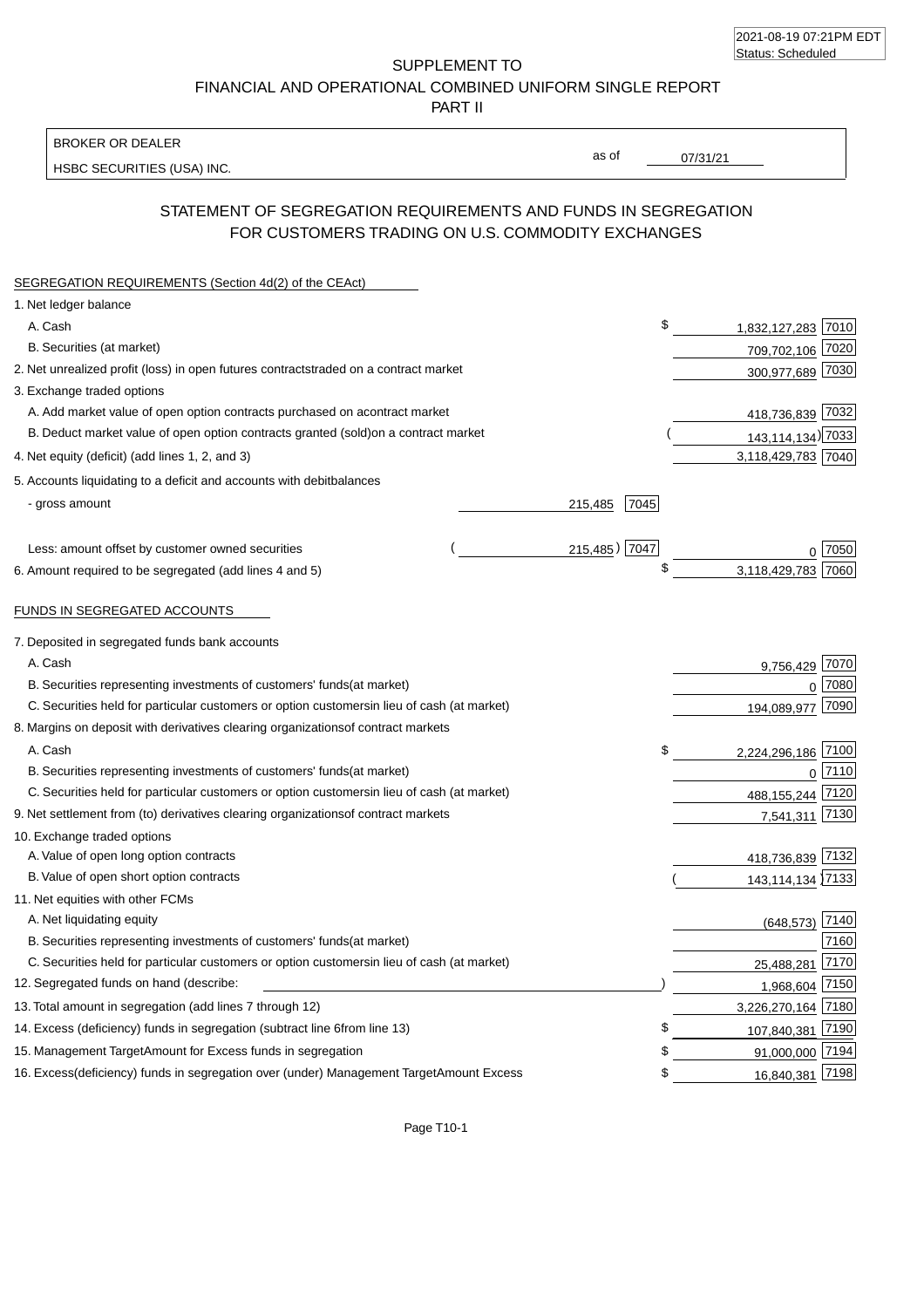SUPPLEMENT TO

FINANCIAL AND OPERATIONAL COMBINED UNIFORM SINGLE REPORT Status: Scheduled

PART II

BROKER OR DEALER

HSBC SECURITIES (USA) INC.

07/31/21 as of

## STATEMENT OF SEGREGATION REQUIREMENTS AND FUNDS IN SEGREGATION FOR CUSTOMERS' DEALER OPTIONS ACCOUNTS

| 1. Amount required to be segregated in accordance |            |      |
|---------------------------------------------------|------------|------|
| with Commission regulation 32.6                   | \$         | 7200 |
| 2. Funds in segregated accounts                   |            |      |
| A. Cash                                           | \$<br>7210 |      |
| B. Securities (at market)                         | 7220       |      |
| C. Total                                          |            | 7230 |
| 3. Excess (deficiency) funds in segregation       |            |      |
| (subtract line 2.C from line 1)                   |            | 7240 |
|                                                   |            |      |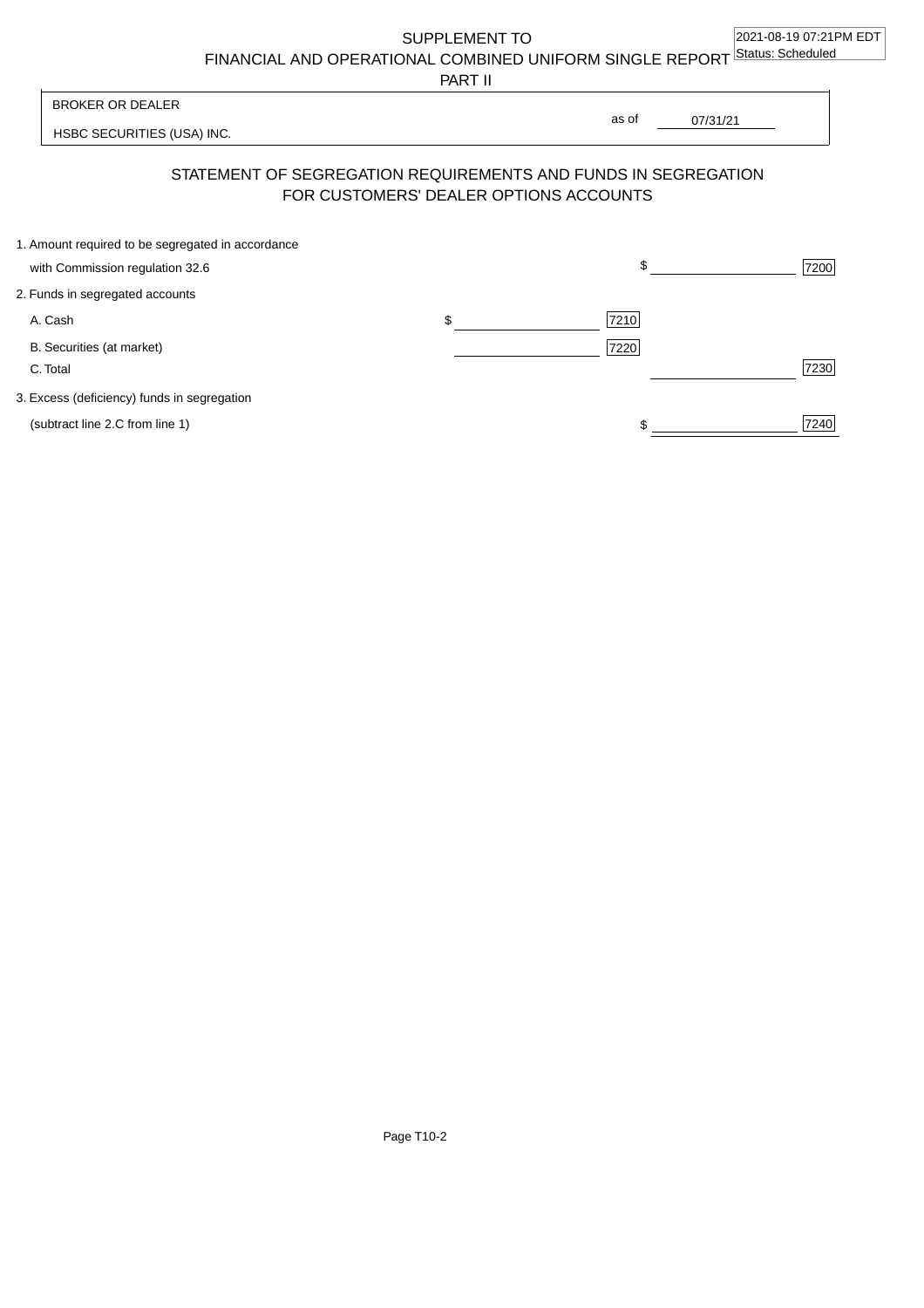2021-08-19 07:21PM EDT

SUPPLEMENT TO FINANCIAL AND OPERATIONAL COMBINED UNIFORM SINGLE REPORT Status: Scheduled

PART II

| <b>BROKER OR DEALER</b>    |       |          |
|----------------------------|-------|----------|
|                            | as of | 07/31/21 |
| HSBC SECURITIES (USA) INC. |       |          |

### STATEMENT OF SECURED AMOUNTS AND FUNDS HELD IN SEPARATE ACCOUNTS PURSUANT TO COMMISSION REGULATION 30.7

#### FOREIGN FUTURES AND FOREIGN OPTIONS SECURED AMOUNTS

| Amount required to be set aside pursuant to law, rule or<br>regulation of a foreign government<br>or a rule of a self-regulatory organization authorized<br>thereunder                       |                                   |                 | \$<br>O.                        | 7305         |
|----------------------------------------------------------------------------------------------------------------------------------------------------------------------------------------------|-----------------------------------|-----------------|---------------------------------|--------------|
| 1. Net ledger balance - Foreign Futures and Foreign Option Trading - All Customers<br>A. Cash<br><b>B.</b> Securities<br>(at market)                                                         |                                   |                 | \$<br>105,172,912<br>13,864,623 | 7315<br>7317 |
| 2. Net unrealized profit (loss) in open futures contracts traded on a foreign                                                                                                                | board of trade                    |                 | 7,884,594                       | 7325         |
| 3. Exchange traded options<br>A. Market value of open option contracts purchased on a foreign board of trade<br>B. Market value of open contracts granted (sold) on a foreign board of trade |                                   |                 | 0<br><sup>0</sup>               | 7335<br>7337 |
| 4. Net equity (deficit) (add lines 1.2. and 3.)                                                                                                                                              |                                   |                 | \$<br>126,922,129               | 7345         |
| 5. Accounts liquidating to a deficit and accounts with<br>debit balances - gross<br>amount                                                                                                   |                                   | 7351<br>252,411 |                                 |              |
| Less: amount offset by customer owned securities                                                                                                                                             |                                   | 249,882) 7352   | 2,529                           | 7354         |
| 6. Amount required to be set aside as the secured amount - Net Liquidating                                                                                                                   | Equity Method (add lines 4 and 5) |                 | \$<br>126,924,658               | 7355         |
| 7. Greater of amount required to be set aside pursuant to foreign jurisdiction (above) or                                                                                                    | line 6.                           |                 | \$<br>126,924,658               | 7360         |

Page T10-3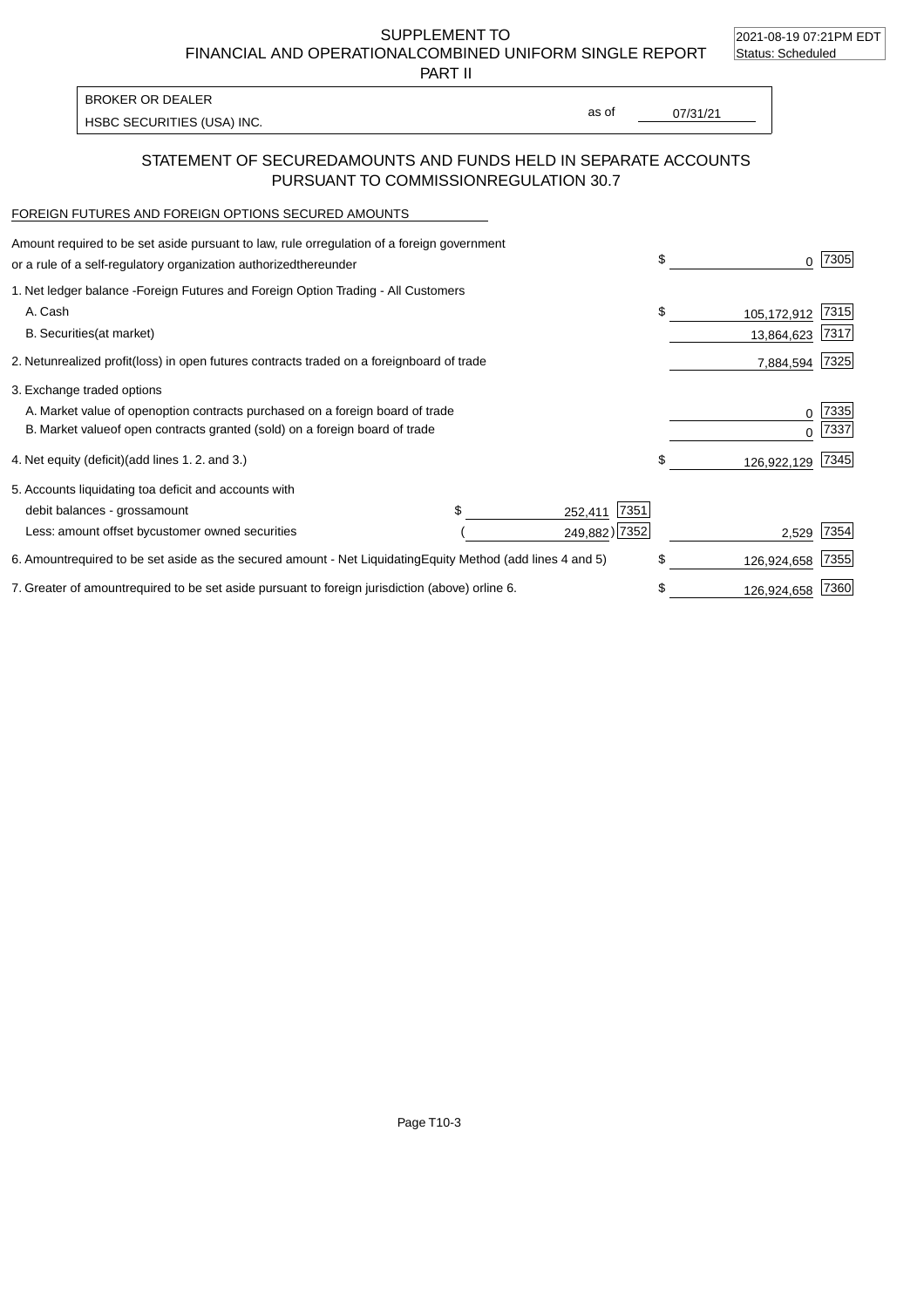2021-08-19 07:21PM EDT Status: Scheduled

SUPPLEMENT TO FINANCIAL AND OPERATIONAL COMBINED UNIFORM SINGLE REPORT

PART II

| <b>BROKER OR DEALER</b>                                                                           |                        |                                         |
|---------------------------------------------------------------------------------------------------|------------------------|-----------------------------------------|
| HSBC SECURITIES (USA) INC.                                                                        | as of                  | 07/31/21                                |
|                                                                                                   |                        |                                         |
| STATEMENT OF SECURED AMOUNTS AND FUNDS HELD IN SEPARATE<br>PURSUANT TO COMMISSION REGULATION 30.7 |                        | <b>ACCOUNTS</b>                         |
| FUNDS DEPOSITED IN SEPARATE REGULATION 30.7 ACCOUNTS                                              |                        |                                         |
| 1. Cash in banks                                                                                  |                        |                                         |
| A. Banks located in the United States                                                             | \$<br>8,516,301 7500   |                                         |
| B. Other banks qualified under Regulation 30.7                                                    |                        |                                         |
| 7510<br>Name(s):<br><b>HARRIS TRUST</b>                                                           |                        | $0 \mid 7520 \mid$ \$<br>8,516,301 7530 |
| 2. Securities                                                                                     |                        |                                         |
| A. In safekeeping with banks located in the United States                                         | \$<br>13,864,623 7540  |                                         |
| B. In safekeeping with other banks qualified under Regulation<br>30.7                             |                        |                                         |
| 7550<br>Name(s):<br><b>HARRIS TRUST</b>                                                           | $0$ 7560               | 13,864,623 7570                         |
| 3. Equities with registered futures commission merchants                                          |                        |                                         |
| A. Cash                                                                                           | $0$ 7580<br>\$         |                                         |
| <b>B.</b> Securities                                                                              | $0$ 7590               |                                         |
| C. Unrealized gain (loss) on open futures contracts                                               | 7600<br>$\Omega$       |                                         |
| D. Value of long option contracts                                                                 | 7610<br>0              |                                         |
| E. Value of short option contracts                                                                | $0)$ 7615              | 0 7620                                  |
| 4. Amounts held by clearing organizations of foreign boards of<br>trade                           |                        |                                         |
| Name(s):<br>7630                                                                                  |                        |                                         |
| A. Cash                                                                                           | \$<br>7640             |                                         |
| <b>B.</b> Securities                                                                              | 7650                   |                                         |
| C. Amount due to (from) clearing organizations - daily<br>variation                               | 7660                   |                                         |
| D. Value of long option contracts                                                                 | 7670                   |                                         |
| E. Value of short option contracts                                                                | 7675                   | 7680                                    |
| 5. Amounts held by members of foreign boards of trade<br>Name(s):<br>7690                         |                        |                                         |
| A. Cash                                                                                           | \$<br>122,604,531 7700 |                                         |
| <b>B.</b> Securities                                                                              | 7710<br>0              |                                         |
| C. Unrealized gain (loss) on open futures contracts                                               | 7,884,594 7720         |                                         |
| D. Value of long option contracts                                                                 | $0$ 7730               |                                         |
| E. Value of short option contracts                                                                | $_0)$ 7735             | 130,489,125 7740                        |
| 6. Amounts with other depositories designated by a foreign<br>board of trade<br>7750<br>Name(s):  |                        | 0 7760                                  |
| 7. Segregated funds on hand (describe:                                                            |                        | 0 7765                                  |
| 8. Total funds in separate section 30.7 accounts                                                  |                        | 152,870,049 7770                        |
| 9. Excess (deficiency) set Aside Funds for Secured Amount (subtract Line 7 Secured                |                        |                                         |
| Statement page T10-3 from Line 8)                                                                 |                        | \$<br>25,945,391 7380                   |
| 10. Management Target Amount for Excess funds in separate section 30.7 accounts                   |                        | 15,000,000 7780<br>\$                   |
| 11. Excess (deficiency) funds in separate 30.7 accounts over (under) Management Target            |                        | \$<br>10,945,391 7785                   |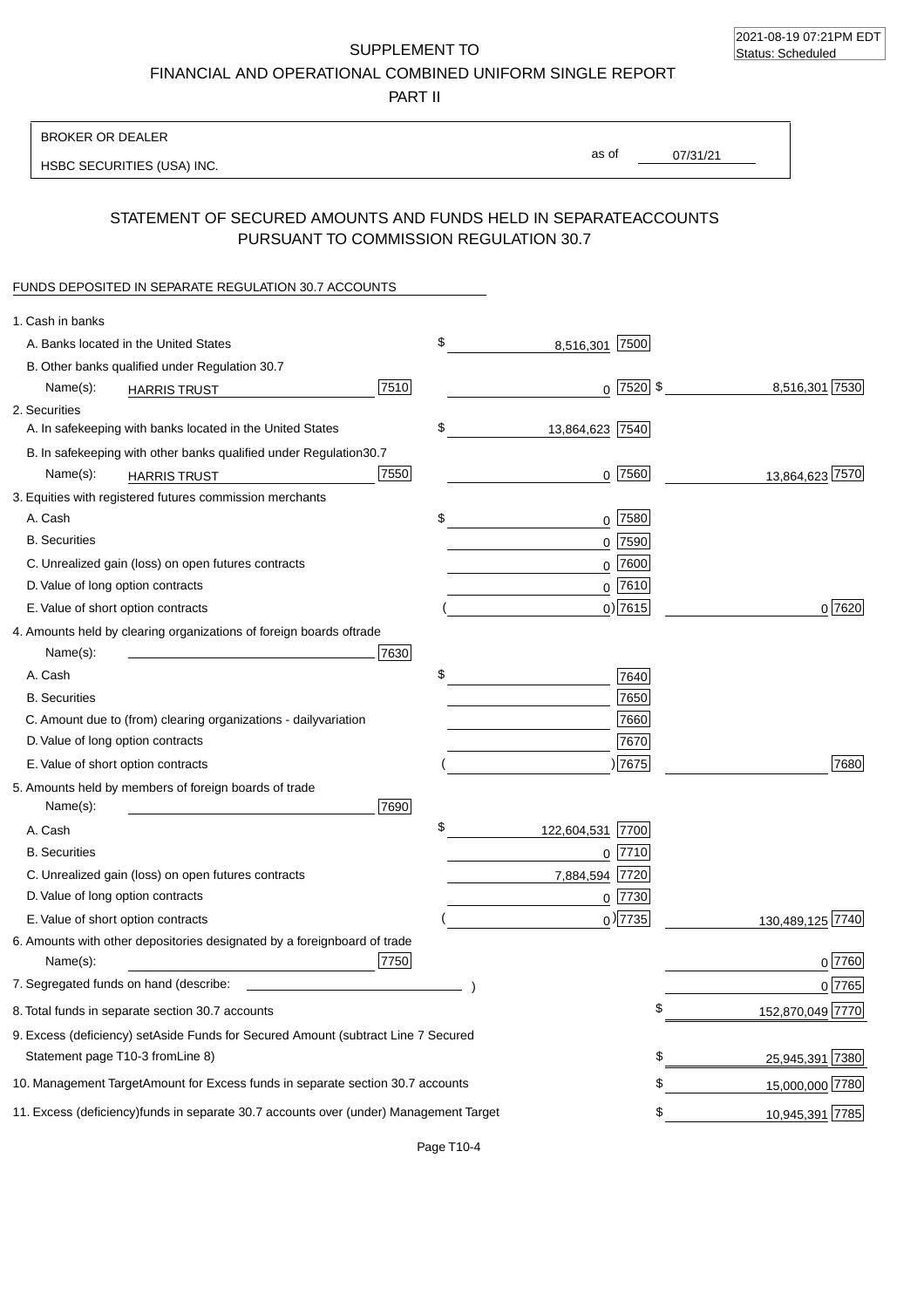SUPPLEMENT TO FINANCIAL AND OPERATIONAL COMBINED UNIFORM SINGLE REPORT

PART II

HSBC SECURITIES (USA) INC. The second of the second of the second of the second of the second of the second of the second of the second of the second of the second of the second of the second of the second of the second of BROKER OR DEALER

as of

### STATEMENT OF CLEARED SWAPS CUSTOMER SEGREGATION REQUIREMENTS AND FUNDS IN CLEARED SWAPS CUSTOMER ACCOUNTS UNDER 4D(F) OF THE CEA

| <b>Cleared Swaps Customer Requirements</b>                                                                  |    |                        |
|-------------------------------------------------------------------------------------------------------------|----|------------------------|
| 1. Net ledger balance                                                                                       |    |                        |
| A. Cash                                                                                                     | \$ | 8500<br>1,733,284,755  |
| B. Securities (at market)                                                                                   |    | 8510<br>863,785,541    |
| 2. Net unrealized profit (loss) in open cleared swaps                                                       |    | $(1,394,694,233)$ 8520 |
| 3. Cleared swaps options                                                                                    |    |                        |
| A. Market value of open cleared swaps option contracts purchased                                            |    | 0   8530               |
| B. Market value of open cleared swaps option contracts granted (sold)                                       |    | $0)$ 8540              |
| 4. Net equity (deficit) (add lines 1, 2, and 3)                                                             | \$ | 1,202,376,063 8550     |
| 5. Accounts liquidating to a deficit and accounts with                                                      |    |                        |
| 26,926,181 8560<br>debit balances - gross amount<br>\$                                                      |    |                        |
| 26,926,181) 8570<br>Less: amount offset by customer owned securities                                        |    | 0 8580                 |
| 6. Amount required to be segregated for cleared swaps customers (add lines 4 and 5)                         | \$ | 1,202,376,063 8590     |
| Funds in Cleared Swaps Customer Segregated Accounts                                                         |    |                        |
| 7. Deposited in cleared swaps customer segregated accounts at banks                                         |    |                        |
| A. Cash                                                                                                     | \$ | 8600<br>9,229,041      |
| B. Securities representing investments of cleared swaps customers' funds (at market)                        |    | 0 8610                 |
| C. Securities held for particular cleared swaps customers in lieu of cash (at market)                       |    | 52,868,811 8620        |
| 8. Margins on deposit with derivatives clearing organizations in cleared swaps customer segregated accounts |    |                        |
| A. Cash                                                                                                     |    | 432,741,800 8630       |
| B. Securities representing investments of cleared swaps customers' funds (at market)                        |    | 8640<br>0              |
| C. Securities<br>held for particular cleared swaps customers in lieu of cash (at market)                    |    | 8650<br>810,916,731    |
| 9. Net settlement from (to) derivatives clearing organizations                                              |    | $(28,952,509)$ 8660    |
| 10. Cleared swaps options                                                                                   |    |                        |
| A. Value of open cleared swaps long option contracts                                                        |    | $0^{8670}$             |
| B. Value of open cleared swaps short option contracts                                                       |    | $0$ ) 8680             |
| 11. Net equities with other FCMs                                                                            |    |                        |
| A. Net liquidating equity                                                                                   |    | $0^{8690}$             |
| B. Securities representing investments of cleared swaps customers' funds (at market)                        |    | $0^{8700}$             |
| C. Securities held for particular cleared swaps customers in lieu of cash (at market)                       |    | 0 8710                 |
| 12. Cleared swaps customer funds on hand (describe:                                                         |    | $0 \;  8715 $          |
| 13. Total amount in cleared swaps customer segregation (add lines 7 through 12)                             | S  | 1,276,803,874 8720     |
| 14. Excess (deficiency) funds in cleared swaps customer segregation (subtract line 6 from line 13)          |    | 74,427,811 8730        |
| 15. Management Target Amount for Excess funds in cleared swaps segregated accounts                          | \$ | 63,000,000 8760        |
| 16. Excess<br>(deficiency) funds in cleared swaps customer segregated accounts over                         |    |                        |
| <b>Management Target Excess</b><br>(under)                                                                  | \$ | 11,427,811 8770        |